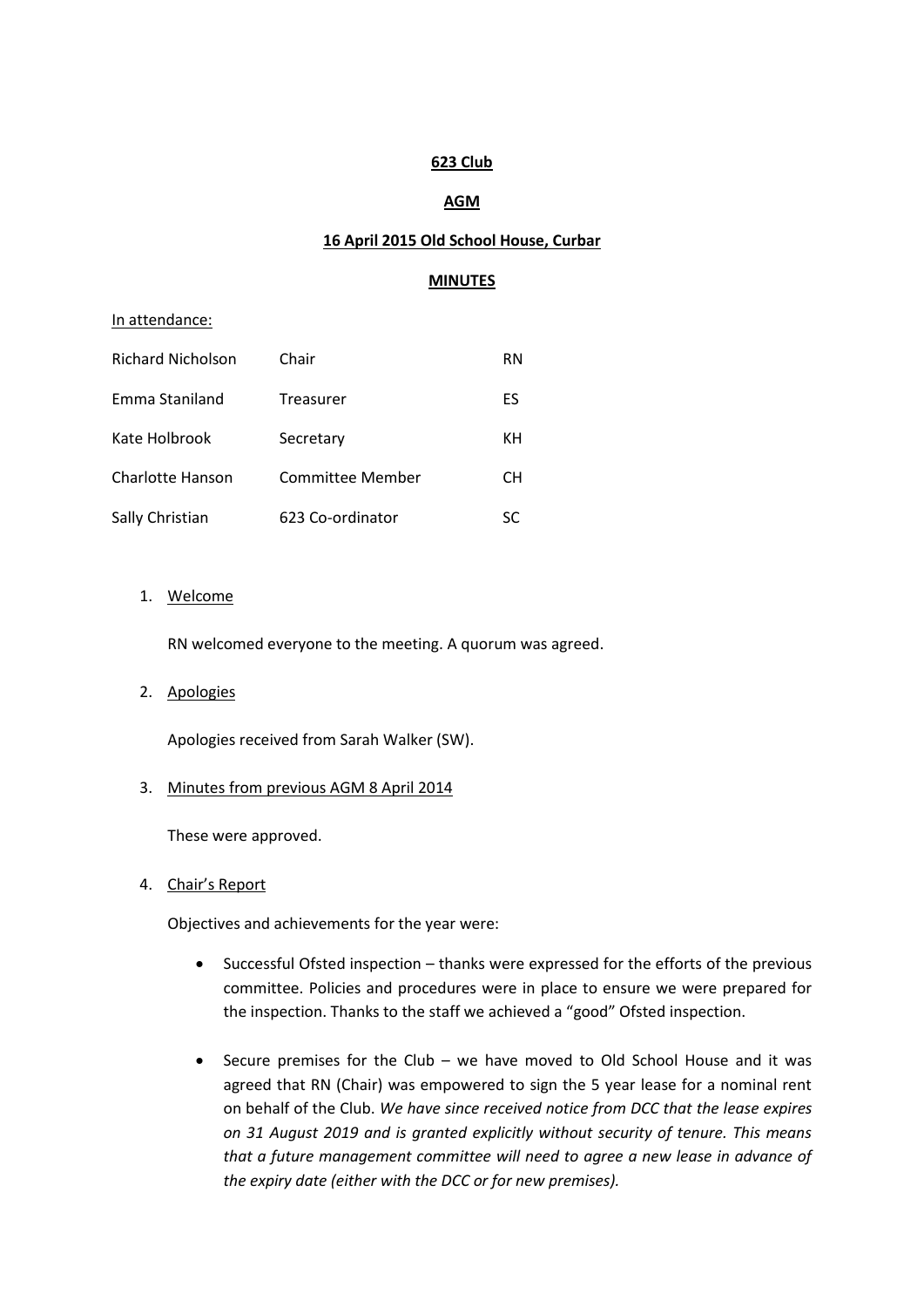- Improved children's experience Old School House, improved menus and new toys and games have all contributed to this.
- Improved invoicing, cash flow and financial controls SAGE has been successfully implemental by ES and SW. Fees have been maintained at 2013 rates.
- Improved staff pay and conditions staff reviews and pay rises have been implemented.
- Improved communications digital communication with members implemented for the newsletter and committee meeting minutes.
- Improved marketing our new website has been launched. Thanks to CH.

In conclusion RN thanks the voluntary committee for their efforts and the staff for their dedication over a very busy but successful year for 623 Club.

## 5. 623 Co-ordinator's Report

- New staff Beth McErlean has been recruited for relief work. She will shortly attain her level 3 qualification.
- Children feedback the children have given very positive feedback on the new premises and changes seen in Club.
- Staffing levels Meg has achieved her level 3 qualification. Selina will reach Level 3 in May.

# 6. Treasurer's Report

See report attached.

The Club will finish with a small operating profit this year.

It was agreed that fees for the next year will remain the same subject to resolution of bad debts.

There is an issue regarding late payment of invoices. Payment is within 30 days. It was agreed that we would charge a £10 late payment fee going forward.